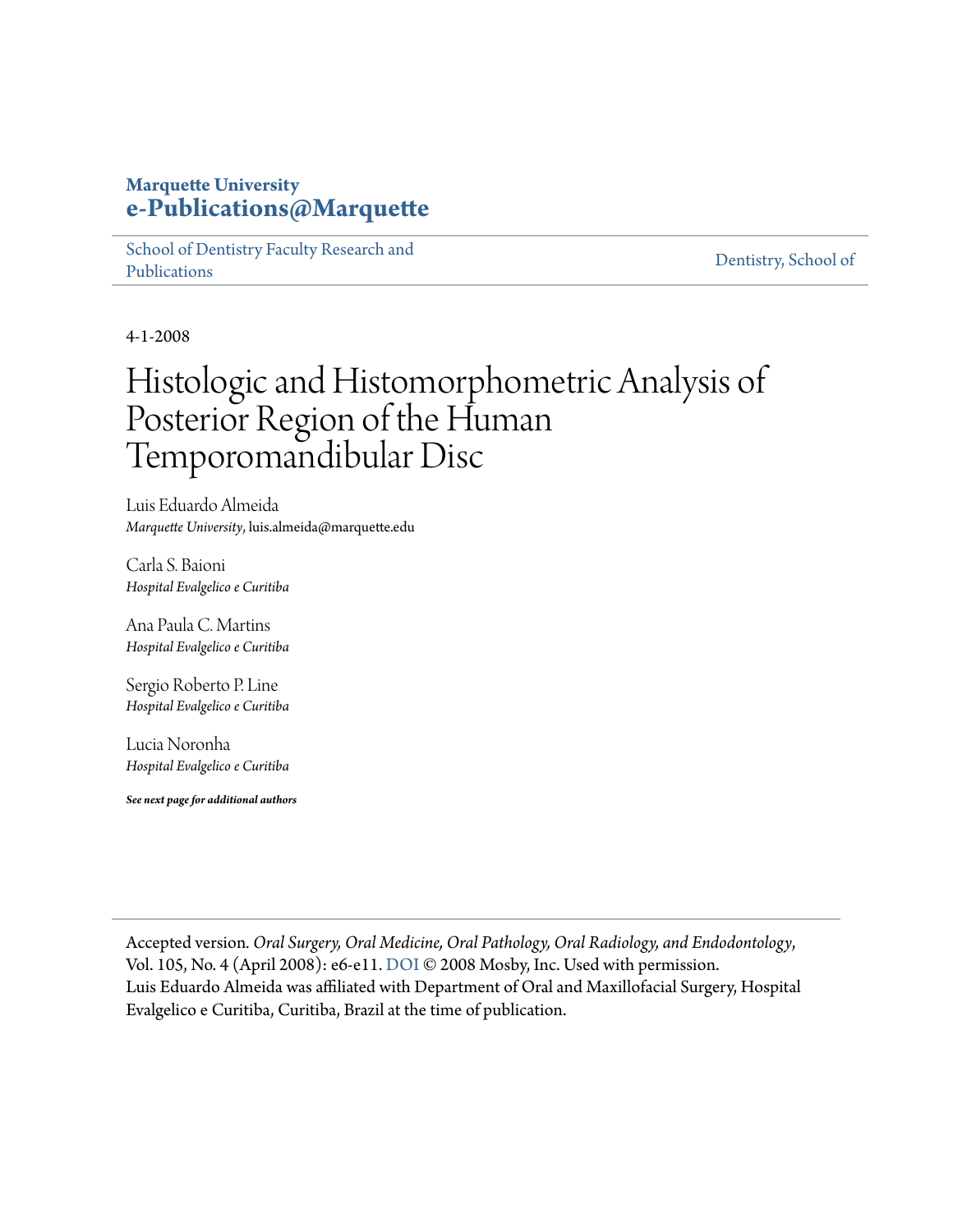#### **Authors**

Luis Eduardo Almeida, Carla S. Baioni, Ana Paula C. Martins, Sergio Roberto P. Line, Lucia Noronha, Paula C. Trevilatto, Antonio Adilson S. de Lima, Marco Antonio de Oliveira Filho, and Sergio Aparecido Ignacio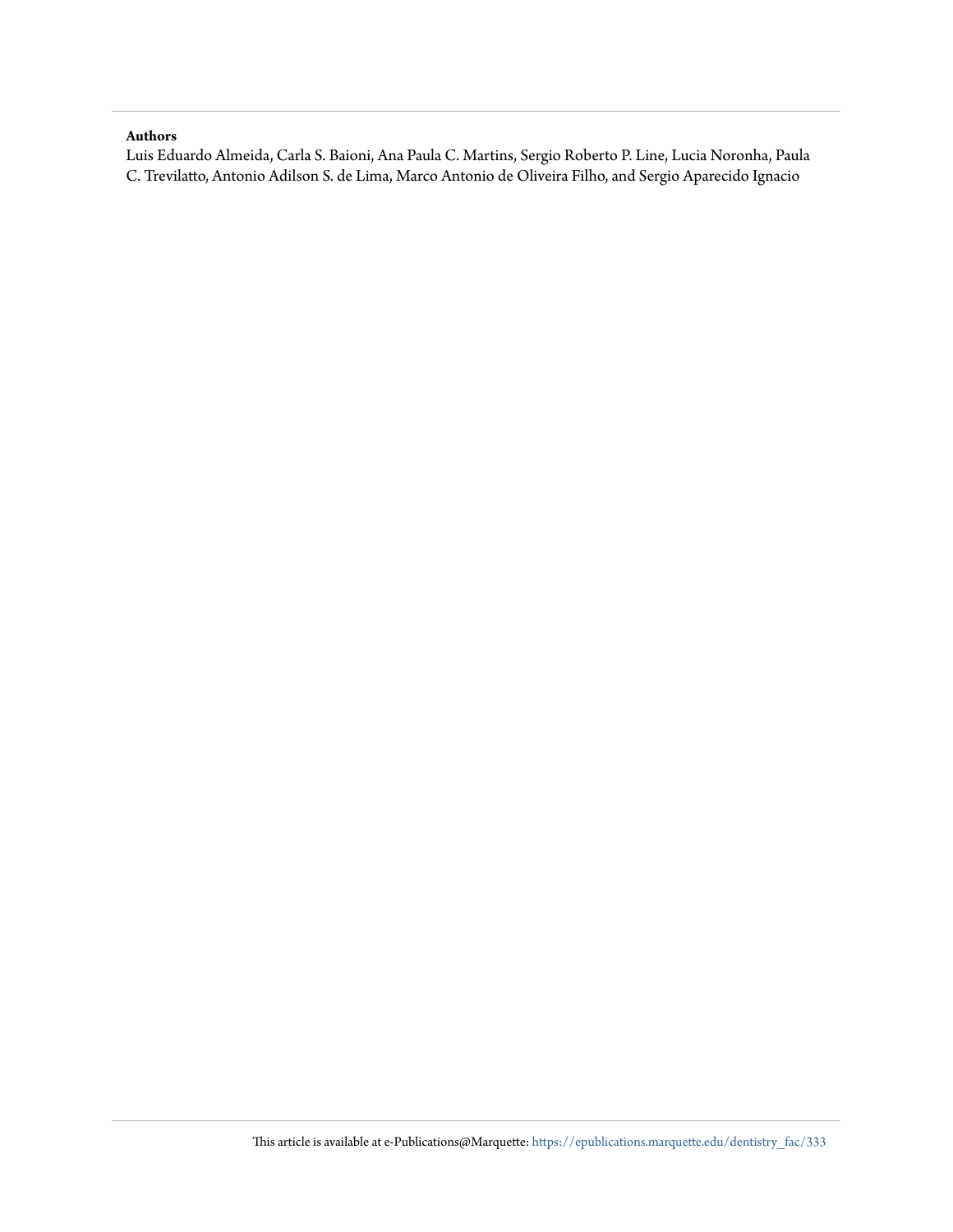**Marquette University**

## **e-Publications@Marquette**

## *Dentistry Faculty Research and Publications/School of Dentistry*

*This paper is NOT THE PUBLISHED VERSION;* **but the author's final, peer-reviewed manuscript.** The published version may be accessed by following the link in the citation below.

*Oral Surgery, Oral Medicine, Oral Pathology, Oral Radiology, and Endodontology* , Vol. 105, No. 4 (April 2008): e6-e11. DOI. This article is © Elsevier and permission has been granted for this version to appear i[n e-Publications@Marquette.](http://epublications.marquette.edu/) Elsevier does not grant permission for this article to be further copied/distributed or hosted elsewhere without the express permission from Elsevier.

# Histologic and histomorphometric analysis of posterior region of the human temporomandibular disc

Luis Eduardo Almeida DDS, MSc

School of Dentistry, Marquette University, Milwaukee, WI Department of Oral and Maxillofacial Surgery, Hospital Evalgelico e Curitiba, Curitiba, Brazil.

Carla S. Baioni DDS Department of Oral and Maxillofacial Surgery, Hospital Evalgelico e Curitiba, Curitiba, Brazil.

Ana Paula C. Martins Department of Oral and Maxillofacial Surgery, Hospital Evalgelico e Curitiba, Curitiba, Brazil.

Sérgio Roberto P. Line DDS, PhD Department of Oral and Maxillofacial Surgery, Hospital Evalgelico e Curitiba, Curitiba, Brazil.

Lúcia Noronha MD, PhD Department of Oral and Maxillofacial Surgery, Hospital Evalgelico e Curitiba, Curitiba, Brazil.

Paula C. Trevilatto DDS, PhD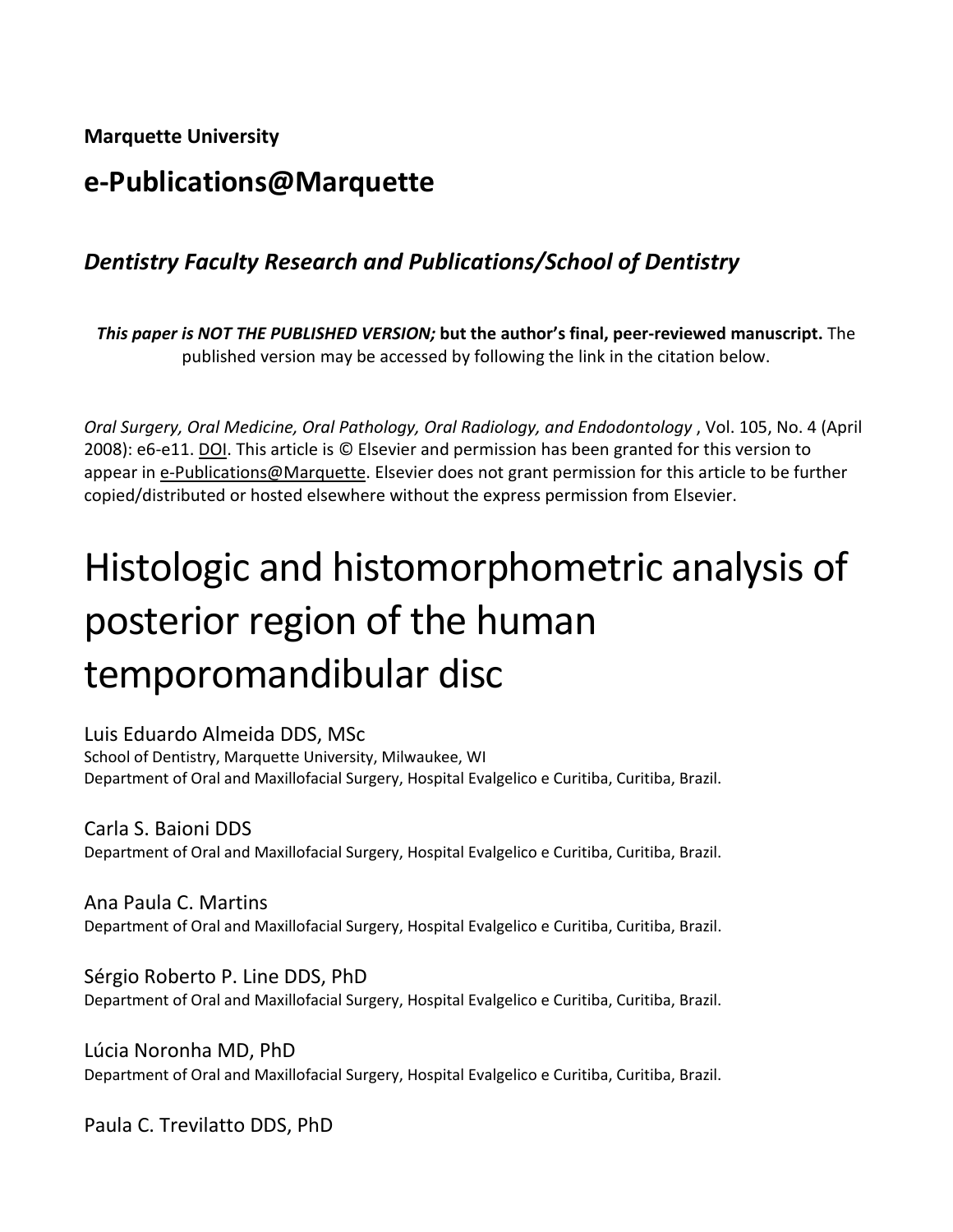Department of Oral and Maxillofacial Surgery, Hospital Evalgelico e Curitiba, Curitiba, Brazil.

#### Antonio Adilson S. de Lima PhD

Department of Oral and Maxillofacial Surgery, Hospital Evalgelico e Curitiba, Curitiba, Brazil.

#### Marco Antoniode Oliveira Filho DDS, MD, PhD

Department of Oral and Maxillofacial Surgery, Hospital Evalgelico e Curitiba, Curitiba, Brazil.

#### Sérgio Aparecido Ignácio PhD

Department of Oral and Maxillofacial Surgery, Hospital Evalgelico e Curitiba, Curitiba, Brazil.

## Objective

The aim of this study was to analyze histologic and histomorphometric features of the articular disc in groups with and without disc displacement.

## Study design

A sample of 39 temporomandibular joints TMJs (31 case specimens, 8 control specimens) from 28 patients (mean age 31.2 years) were recruited for this study. The patients were considered to be affected and treated surgically with disc repositioning when presenting painful clinical signs of disc displacement after unsuccessful nonsurgical treatment for at least 6 months. Of the control patients, 4 presented condyle fracture which required opening to be reduced for treatment, and 4 displayed active condyle hyperplasia. The posterior region of the disc was removed and sent for histologic and histomorphometric analysis. Histologic (hematoxylin-eosin) and histomorphometric (picro-Sirius red) analyses were performed. Statistically significant differences between the analyzed groups were accessed through the chi-squared test (*P* ≤ .05). The Mann-Whitney *U* test was used to observe the differences between mean values when variables did not present normal distribution [Kolmogorov-Smirnov(a) test].

#### Results

There were no significant differences between the groups in relation to the parameters studied by histologic and histomorphometric analysis (using or not using polarization).

## **Conclusions**

To the limits of this study, there were no significant histologic and histomorphometric differences in the articular disc between groups with and without TMJ dysfunction.

Approximately 3% to 4% of the population seek treatment for temporomandibular joint (TMJ) disorders[,1](https://www.sciencedirect.com/science/article/pii/S1079210407008244?via%3Dihub#bib1) and roughly 70% of these patients suffer from disc displacement.<sup>2</sup>

Disc displacement is the morphologic alteration of the TMJ most commonly encountered when patients with signs and symptoms of temporomandibular disorders are examined[.3](https://www.sciencedirect.com/science/article/pii/S1079210407008244?via%3Dihub#bib3) Most frequently the disc is displaced anteriorly, but there is also high incidence of medial or lateral displacement, as well as a combination of displacement[.4,](https://www.sciencedirect.com/science/article/pii/S1079210407008244?via%3Dihub#bib4) [5](https://www.sciencedirect.com/science/article/pii/S1079210407008244?via%3Dihub#bib5) There are 2 types of disc displacement, with and without disc reduction, the latter being considered a more severe clinical manifestation[.5](https://www.sciencedirect.com/science/article/pii/S1079210407008244?via%3Dihub#bib5)

In internal derangements of the TMJ, the disc is often malpositioned. Initially, it was believed that disc displacement preceded the onset of degeneration of the mandibular condyle; however, the high association of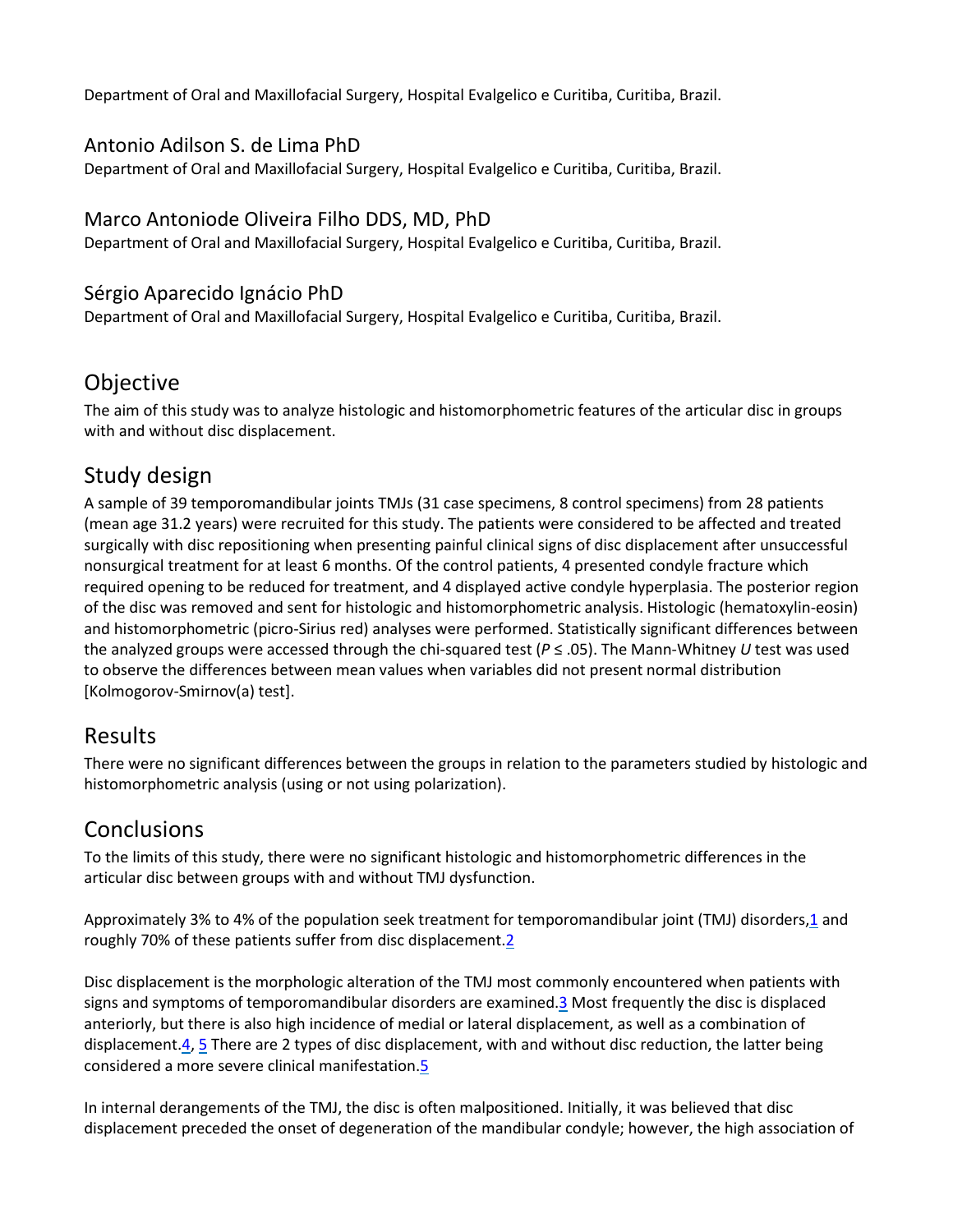disc malposition with osteoarthritic changes of the joint has led many to suggest that osteoarthritic degeneration predisposes the disc to displacement[.6](https://www.sciencedirect.com/science/article/pii/S1079210407008244?via%3Dihub#bib6)

One of the problems with TMJ research in patients is the difficulty of obtaining adequate control groups. This is particularly evident in patients for which surgery is involved. For ethical reasons, it is not possible to obtain control biopsy specimens from healthy living persons, and therefore we must rely on autopsy material. During the past few decade[s,7,](https://www.sciencedirect.com/science/article/pii/S1079210407008244?via%3Dihub#bib7) [8,](https://www.sciencedirect.com/science/article/pii/S1079210407008244?via%3Dihub#bib8) [9](https://www.sciencedirect.com/science/article/pii/S1079210407008244?via%3Dihub#bib9) several histologic studies have been performed primarily using autopsy specimens from older persons. Consequently, it has been difficult to distinguish age-related changes from those due to true joint disease. In a few studies, this problem was addressed by using age-matched control subject[s10,](https://www.sciencedirect.com/science/article/pii/S1079210407008244?via%3Dihub#bib10) [11](https://www.sciencedirect.com/science/article/pii/S1079210407008244?via%3Dihub#bib11) or control subjects of a young age[.12](https://www.sciencedirect.com/science/article/pii/S1079210407008244?via%3Dihub#bib12) However, most earlier studies have focused on structural features related to inflammation, and little attention has been paid to a more systematic characterization of the various tissue components in the normal state and in degenerative diseases. Moreover, the histologic aspects have been limited to basic approaches, with hematoxylin-eosin stain, and have considered anatomic structures other than the articular disc.

The knowledge of histologic aspects of TMJ anatomic components may help surgeons diagnose, plan the surgical technique, and better understand the clinical prognosis of tissue alterations related to disc displacement.

The aim of the present study was to analyze histologic and histomorphometric features of the posterior region of the articular disc in groups with and without disc displacement.

## Materials and Methods

#### Study sample

A convenience sample of 39 temporomandibular discs from 28 patients, (mean age 31.24 years, range 17 to 57 years), were recruited for study from the patient pool at the Evangelico School Hospital, Curitiba, PR, Brazil, as approved by the Ethical Committee on Research at Pontifical Catholic University of Paraná, according to Resolution 196/96 of the National Health Council and approved under registration number 104. The patients were from the southern region of Brazil. Subjects did not present any of the following exclusion criteria: use of orthodontic appliances; chronic usage of antiinflammatory drugs; a history of diabetes, hepatitis, or HIV infection; immunosuppressive chemotherapy; history of any disease known to severely compromise immune function; current pregnancy or lactation; dentofacial deformity; major jaw trauma; previous TMJ surgery; or previous steroid injection in the TMJ.

Subjects completed personal medical history questionnaires and, within a protocol approved by an Institutional Review Board, signed a consent form after being advised of the nature of the study.

All patients were asked to complete a pain questionnaire, and a clinical examination was performed by the operating oral and maxillofacial surgeon. The clinical examination consisted of palpation of the TMJ region, the occurrence of painful opening/closing mouth, and crepitation. The patients were considered to be affected and treated surgically when presenting painful clinical signs of disc displacement after unsuccessful nonsurgical treatment for at least 6 months. Regarding complementary exams, all patients had a panorex. These patients were from the Brazilian public health systeml therefore, a few of them had financial conditions to afford other exams such as computerized tomography (CT) scan or a TMJ magnetic resonance imaging. Accordingly, the diagnoses were primarily clinical.

Subjects were included in clinical categories according to the presence or absence of disc displacement:

- 1) Patients presenting anterior disc displacement with reduction (ADDWR) (n = 15; 23 specimens);
- 2) Patients presenting anterior disc displacement without reduction (ADDWOR) (n = 5; 8 specimens);
- 3) Subjects without any signs of disc displacement (control group;  $n = 8$ ; 8 specimens).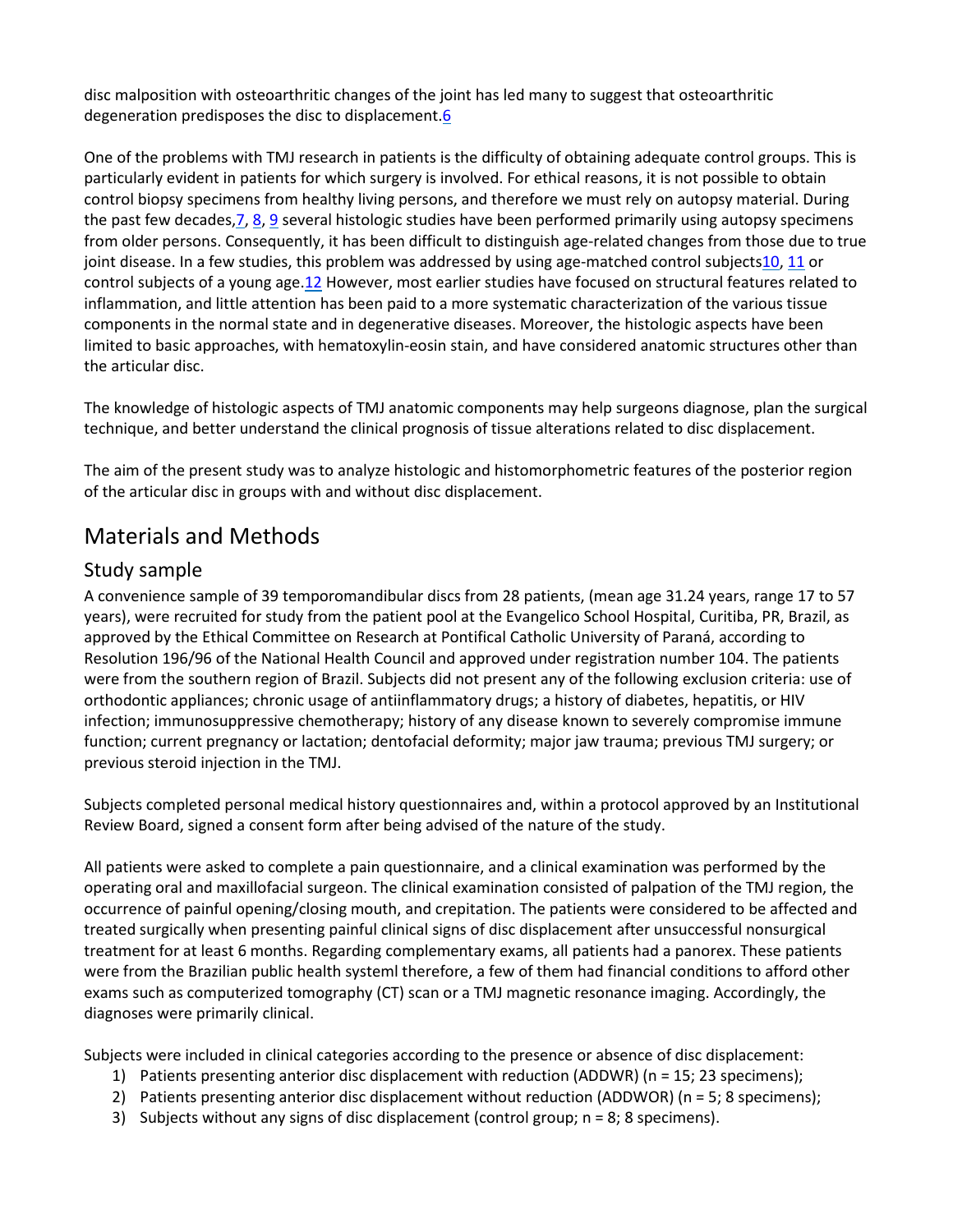Patients presenting disc displacement with and without reduction were grouped together for analysis. Out of the control patients, 4 individuals presented condyle fracture (CFx), confirmed by radiographs and CT scan, which needed to be operated for the fracture reduction, and 4 subjects displayed active condyle hyperplasia (CH), diagnosed by radiographs, CT scan, and scintillography. These subjects also attended the exclusion criteria and did not present any clinical signs of disc displacement.

[Table I](https://www.sciencedirect.com/science/article/pii/S1079210407008244?via%3Dihub#tbl1) shows the baseline characteristics of the groups.

| Patient        | Race             | Gender | Age (yrs) | Diagnosis     | Affected side |      |
|----------------|------------------|--------|-----------|---------------|---------------|------|
|                |                  |        |           |               | Right         | Left |
| $\mathbf{1}$   | Caucasian        | Female | 35        | <b>ADDWOR</b> | Χ             | X    |
| $\overline{2}$ | Caucasian        | Female | 24        | <b>ADDWOR</b> |               | X    |
| 3              | Caucasian        | Female | 23        | <b>ADDWOR</b> | Χ             | X    |
| 4              | Caucasian        | Female | 45        | <b>ADDWOR</b> | x             |      |
| 5              | Caucasian        | Female | 32        | <b>ADDWOR</b> | x             | X    |
| 6              | Caucasian        | Female | 30        | <b>ADDWR</b>  |               | X    |
| $\overline{7}$ | African American | Female | 20        | <b>ADDWR</b>  |               | X    |
| 8              | African American | Female | 57        | <b>ADDWR</b>  |               | X    |
| 9              | Caucasian        | Female | 33        | <b>ADDWR</b>  | X             |      |
| 10             | Caucasian        | Female | 25        | <b>ADDWR</b>  | X             | X    |
| 11             | Caucasian        | Female | 22        | <b>ADDWR</b>  | Χ             | X    |
| 12             | Caucasian        | Female | 42        | <b>ADDWR</b>  | X             |      |
| 13             | Caucasian        | Female | 56        | <b>ADDWR</b>  | X             |      |
| 4              | Caucasian        | Female | 26        | <b>ADDWR</b>  | X             | X    |
| 15             | Caucasian        | Female | 38        | <b>ADDWR</b>  | X             | X    |
| 16             | Caucasian        | Female | 37        | <b>ADDWR</b>  | X             | X    |
| 17             | Caucasian        | Female | 36        | <b>ADDWR</b>  | X             | X    |
| 18             | Caucasian        | Female | 34        | <b>ADDWR</b>  |               | X    |
| 19             | Caucasian        | Female | 46        | <b>ADDWR</b>  | X             | X    |
| 20             | Caucasian        | Female | 26        | <b>ADDWR</b>  | X             | X    |
| 21             | Caucasian        | Female | 17        | <b>CH</b>     |               | X    |
| 22             | Caucasian        | Female | 43        | <b>CH</b>     |               | X    |
| 23             | Caucasian        | Female | 40        | <b>CH</b>     |               | X    |
| 24             | Caucasian        | Female | 18        | <b>CH</b>     |               | X    |
| 25             | Caucasian        | Male   | 26        | <b>CFx</b>    |               | X    |
| 26             | Caucasian        | Female | 30        | <b>CFx</b>    |               | X    |
| 27             | Caucasian        | Male   | 27        | <b>CFx</b>    | Χ             |      |
| 28             | Caucasian        | Male   | 18        | <b>CFx</b>    |               | X    |

**Table I.** Baseline clinical characteristics of the study group with and without TMJ dysfunction

ADDWOR, Anterior disc displacement without reduction; ADDWR, anterior disc displacement with reduction; CH, condylar hyperplasia; CFx, condylar fracture.

#### Surgical technique

General anesthesia was administered via nasotracheal intubation in all patients. An endaural incision was done to achieve access to the TMJ area. The superior joint space was entered and the capsular attachments were incised anteriorly beyond the articular eminence and posteriorly along the posterior wall of the fossa. The anterior, lateral, and medial ligamentous attachments were freed when necessary to allow passive repositioning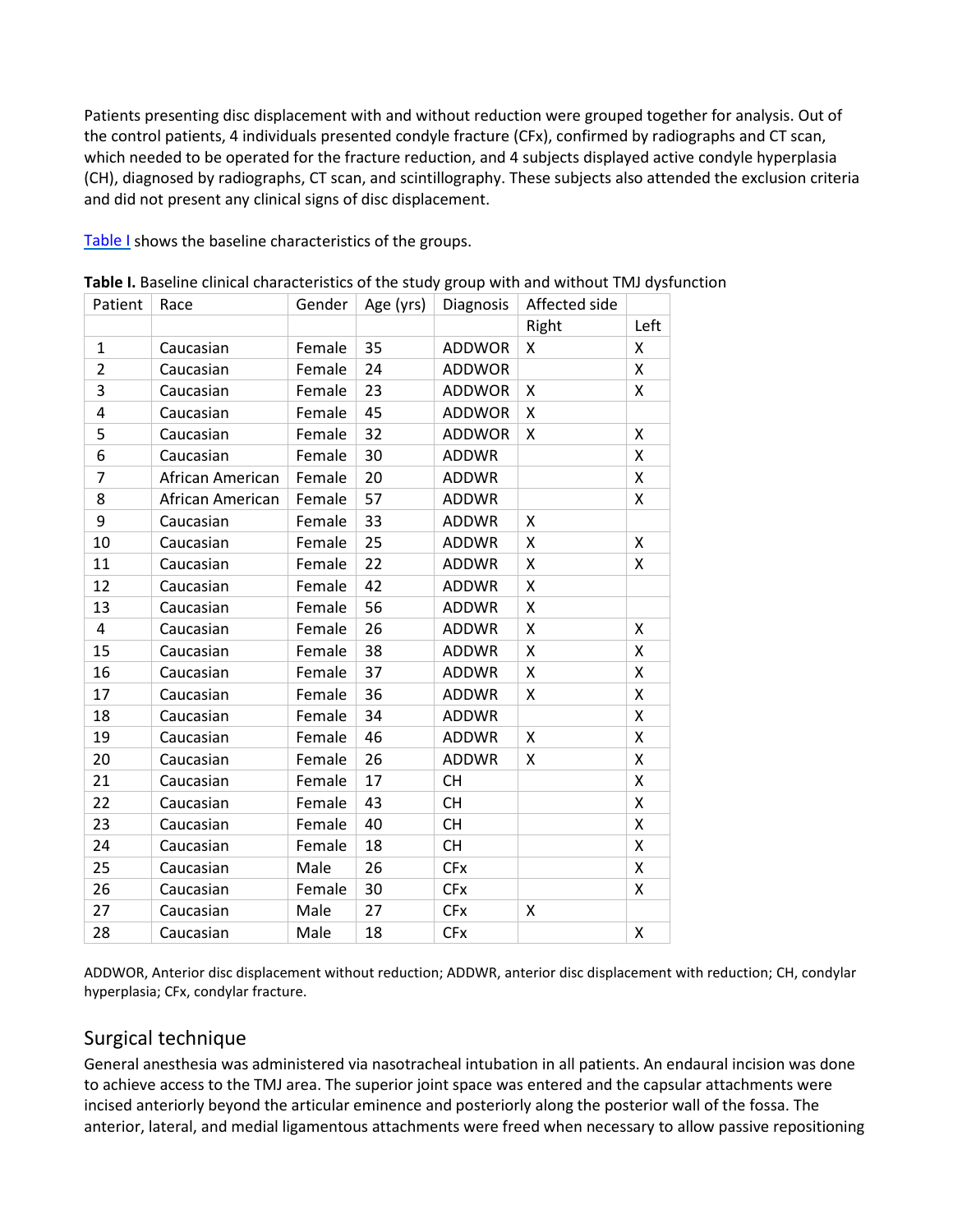of the disc over the condylar head. The excessive bilaminar tissue was resected, and a small portion of the disc posterior band was removed. At this time any abnormal form of the posterior part of the disc, if present, could be visualized. The disc was then sutured as in Mehra and Wolford's technique[.13](https://www.sciencedirect.com/science/article/pii/S1079210407008244?via%3Dihub#bib13) This procedure was conducted for all patients with disc displacement and the control group. In the CFx patients, the disc displaced by fracture was repositioned, and in the CH patients the disc was sutured to prevent disc displacement caused by the gap that was created after the high condylectomy. Postsurgical physical therapy was indicated at the discretion of the surgeon.

#### Histologic and histomorphometric analysis

The specimens were obtained from the posterior segment of the disc. They were fixed by immersion in 10% neutral-buffered formaldehyde solution. Subsequently they were embedded in paraffin wax, and 4-μm thin sections were cut and stained with hematoxylin-eosin (HE) for the histologic analysis and picro-Sirius red for the histomorphometric analysis. The slides were examined by light microscopy (American Optical BX50) for the histologic analysis and by Image Pro Plus software (Media Cybernetics, Silver Spring, MD) for the morphometric analysis.

*Histologic analysis.* One coded HE slide (the most representative of 5) per sample was analyzed without knowledge of group identification (blind). The following parameters were analyzed: degree of vascularization (absence, mild, and moderate/severe), presence of blood vessels at the disc periphery, hyperemia, synovial hyperplasia, synovial vascularity, presence of condrocytes/fibrocondrocytes, hyalinization/fibrosis (absence, mild, and moderate/severe), inflammatory infiltrate, and presence of adipocytes [\(Table II\)](https://www.sciencedirect.com/science/article/pii/S1079210407008244?via%3Dihub#tbl2). All parameters of interest were estimated 3 times, and the mean value was then calculated.

| Grou<br>$p_{\underline{*}}$ | Degree of<br>vascularizat<br>$ion+$ | <b>Blood</b><br>vessels<br>at disc<br>periph<br>ery | Vascula<br>r<br>hypere<br>mia | Synovial<br>hyperpl<br>asia | Synov<br>ial<br>veloci<br>ty | Condroc<br>ytes | <b>Degree</b><br>of<br>hyalinizat<br>ion | Inflamma<br>tory<br>infiltrate | <b>Adipocy</b><br>tes |
|-----------------------------|-------------------------------------|-----------------------------------------------------|-------------------------------|-----------------------------|------------------------------|-----------------|------------------------------------------|--------------------------------|-----------------------|
| 1                           | $\overline{2}$                      | Y                                                   | $\mathsf{N}$                  | Υ                           | Y                            | Y               | $\mathbf{1}$                             | ${\sf N}$                      | $\mathsf{N}$          |
| 1                           | 3                                   | ${\sf N}$                                           | N                             | Υ                           | Y                            | Y               | $\mathbf{1}$                             | ${\sf N}$                      | N                     |
| 1                           | $\overline{2}$                      | $\mathsf{N}$                                        | N                             | ${\sf N}$                   | ${\sf N}$                    | ${\sf N}$       | $\mathbf{1}$                             | ${\sf N}$                      | N                     |
| 1                           | $\overline{2}$                      | N                                                   | N                             | N                           | ${\sf N}$                    | Y               | $\overline{2}$                           | ${\sf N}$                      | N                     |
| 1                           | $\overline{2}$                      | $\mathsf{N}$                                        | N                             | ${\sf N}$                   | ${\sf N}$                    | Y               | $\overline{2}$                           | ${\sf N}$                      | $\mathsf{N}$          |
| 1                           | $\overline{2}$                      | Y                                                   | N                             | ${\sf N}$                   | ${\sf N}$                    | Y               | $\overline{2}$                           | ${\sf N}$                      | N                     |
| 1                           | $\overline{2}$                      | Y                                                   | $\mathsf{N}$                  | ${\sf N}$                   | ${\sf N}$                    | ${\sf N}$       | $\pmb{0}$                                | ${\sf N}$                      | $\mathsf{N}$          |
| 1                           | 3                                   | Y                                                   | N                             | Υ                           | Y                            | Y               | $\overline{2}$                           | Υ                              | N                     |
| 1                           | $\overline{2}$                      | Y                                                   | N                             | ${\sf N}$                   | Y                            | ${\sf N}$       | $\overline{2}$                           | ${\sf N}$                      | N                     |
| 1                           | 3                                   | Y                                                   | Y                             | Υ                           | Y                            | Y               | $\mathbf{1}$                             | ${\sf N}$                      | N                     |
| 1                           | $\overline{2}$                      | Y                                                   | N                             | ${\sf N}$                   | Y                            | Y               | $\overline{2}$                           | ${\sf N}$                      | N                     |
| 1                           | $\overline{2}$                      | N                                                   | N                             | N                           | ${\sf N}$                    | Y               | $\overline{2}$                           | ${\sf N}$                      | Y                     |
| 1                           | 3                                   | Υ                                                   | N                             | N                           | Y                            | Y               | $\overline{2}$                           | $\mathsf{N}$                   | $\mathsf{N}$          |
| 1                           | $\overline{2}$                      | Y                                                   | N                             | Y                           | Y                            | Y               | $\overline{2}$                           | ${\sf N}$                      | N                     |
| 1                           | 3                                   | Y                                                   | N                             | Y                           | Y                            | Y               | $\mathbf{1}$                             | ${\sf N}$                      | N                     |
| 1                           | 3                                   | N                                                   | N                             | $\mathsf{N}$                | ${\sf N}$                    | ${\sf N}$       | $\pmb{0}$                                | ${\sf N}$                      | Y                     |
| 1                           | $\overline{2}$                      | $\mathsf{N}$                                        | N                             | ${\sf N}$                   | ${\sf N}$                    | Y               | $\overline{2}$                           | ${\sf N}$                      | N                     |
| 1                           | $\overline{2}$                      | Y                                                   | N                             | N                           | Y                            | Y               | $\overline{2}$                           | ${\sf N}$                      | N                     |
| 1                           | $\overline{2}$                      | $\mathsf{N}$                                        | N                             | N                           | ${\sf N}$                    | Y               | $\mathbf{1}$                             | ${\sf N}$                      | Y                     |
| 1                           | $\overline{2}$                      | $\mathsf{N}$                                        | N                             | ${\sf N}$                   | ${\sf N}$                    | $\mathsf{N}$    | 0                                        | ${\sf N}$                      | ${\sf N}$             |

#### **Table II.** Histologic parameters analyzed for the groups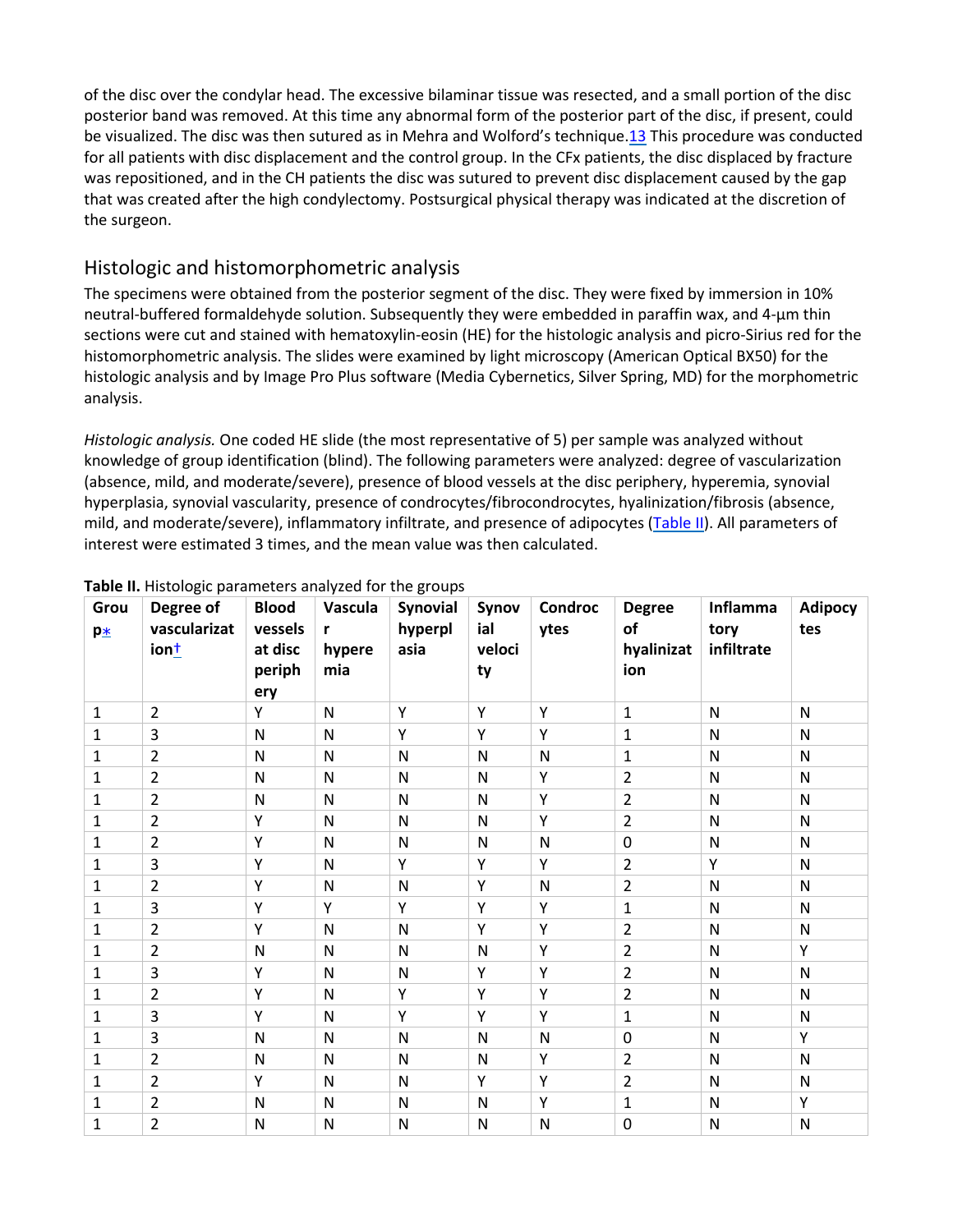| $\mathbf{1}$   | $\overline{2}$ | $\mathsf{N}$ | N            | ${\sf N}$    | ${\sf N}$    | ${\sf N}$    | $\overline{2}$ | $\mathsf{N}$ | N            |
|----------------|----------------|--------------|--------------|--------------|--------------|--------------|----------------|--------------|--------------|
| 1              | $\overline{2}$ | Y            | N            | Y            | Y            | Y            | 1              | Y            | Y            |
| 1              | $\overline{2}$ | $\mathsf{N}$ | N            | $\mathsf{N}$ | ${\sf N}$    | Y            | $\overline{2}$ | ${\sf N}$    | $\mathsf{N}$ |
| 2              | $\overline{2}$ | $\mathsf{N}$ | N            | N            | ${\sf N}$    | Y            | $\overline{2}$ | ${\sf N}$    | $\mathsf{N}$ |
| $\overline{2}$ | 3              | Y            | $\mathsf{N}$ | Υ            | Y            | ${\sf N}$    | $\mathbf{1}$   | Υ            | ${\sf N}$    |
| $\overline{2}$ | 3              | ${\sf N}$    | N            | $\mathsf{N}$ | ${\sf N}$    | Y            | $\overline{2}$ | ${\sf N}$    | ${\sf N}$    |
| $\overline{2}$ | 3              | N            | N            | N            | N            | Y            | 0              | N            | N            |
| $\overline{2}$ | $\overline{2}$ | N            | N            | N            | N            | Y            | $\overline{2}$ | $\mathsf{N}$ | N            |
| $\overline{2}$ | 3              | Υ            | Y            | N            | Υ            | $\mathsf{N}$ | $\mathbf{1}$   | Υ            | N            |
| $\overline{2}$ | $\overline{2}$ | Y            | ${\sf N}$    | N            | Y            | Y            | $\overline{2}$ | ${\sf N}$    | $\mathsf{N}$ |
| $\overline{2}$ | $\overline{2}$ | ${\sf N}$    | N            | N            | $\mathsf{N}$ | Y            | $\mathbf{1}$   | ${\sf N}$    | N            |
| 3              | 3              | Y            | N            | N            | ${\sf N}$    | ${\sf N}$    | 1              | ${\sf N}$    | N            |
| 3              | 3              | Y            | $\mathsf{N}$ | $\mathsf{N}$ | ${\sf N}$    | ${\sf N}$    | $\overline{2}$ | ${\sf N}$    | Y            |
| 3              | $\overline{2}$ | ${\sf N}$    | $\mathsf{N}$ | $\mathsf{N}$ | ${\sf N}$    | ${\sf N}$    | $\overline{2}$ | ${\sf N}$    | ${\sf N}$    |
| 3              | 3              | ${\sf N}$    | $\mathsf{N}$ | $\mathsf{N}$ | ${\sf N}$    | Y            | $\mathbf{1}$   | ${\sf N}$    | Y            |
| 3              | 3              | Y            | N            | Υ            | Y            | ${\sf N}$    | $\overline{2}$ | Υ            | $\mathsf{N}$ |
| 3              | $\overline{2}$ | Υ            | N            | N            | Y            | Y            | 1              | $\mathsf{N}$ | N            |
| 3              | $\overline{2}$ | Y            | N            | N            | Y            | Y            | $\overline{2}$ | ${\sf N}$    | ${\sf N}$    |
| 3              | $\overline{2}$ | $\mathsf{N}$ | N            | Υ            | N            | Y            | $\overline{2}$ | ${\sf N}$    | $\mathsf{N}$ |

Y, Yes; N, no.

⁎ Group 1: n = 8; specimens presenting with anterior disc displacement without reduction. Group 2: n = 23; specimens presenting with anterior disc displacement with reduction. Group 3: n = 8; specimens presenting with condylar hyperplasia or condylar fracture.

 $\pm 0$  = absent; 1 = mild; 2 = moderate/severe.

*Histomorphometric analysis.* One picro-Sirius red slide per sample was analyzed without knowledge of group identification (blind). The slides were examined: 1) without polarization, giving the total amount of collagen; and 2) under polarized light, using a binocular microscope attached in a computerized image analysis system (Image Pro Plus software) to quantify types I and III collagen fibers. The image software was calibrated in micrometers for a 20× objective, and the density of the tissue sample was calibrated by the range 0 to 2, where 0 = total light passing through the tissue (low density) and 2 = no light passing through the tissue (high density). After the calibration, a sample of collagen from the picro-Sirius red–staining slide (magenta) was taken without polarization. The software calculated the sum of mean density at each point of the collagen and the sum of the total area of the collagen by color histogram function. The same protocol was used for picro-Sirius red–staining slides using polarized light, but with 2 color samples: one for collagen type I (yellow) and another for collagen type III (red). The color of the birefringence was determined by the collagen type; the color varied from green to yellow through orange to red depending upon the cross-linking of the collagen, which reflected the age and fiber bundle size of the collagen, because, in general, it is first deposited as fine fibrils that later become cross-linked into larger fibers and bundles[.16,](https://www.sciencedirect.com/science/article/pii/S1079210407008244?via%3Dihub#bib16) [17](https://www.sciencedirect.com/science/article/pii/S1079210407008244?via%3Dihub#bib17)

#### Statistical analysis

Statistically significant differences among the analyzed groups were accessed through the chi-squared test  $(\chi^2)$ and Fisher test at the level of probability *P* ≤ .05. When expected frequencies were smaller than 5, in 2×2 tables, the Fisher test was also used. The Kruskal-Wallis test was used for nonparametric multiple comparisons for independent variables among the 3 groups: collagen area and density. The Mann-Whitney *U* test was used to observe the differences between the mean values of the 2 groups (test and control) for the variables if the variables did not present normal distribution in relation to the groups by the Kolmogorov-Smirnov(a) test.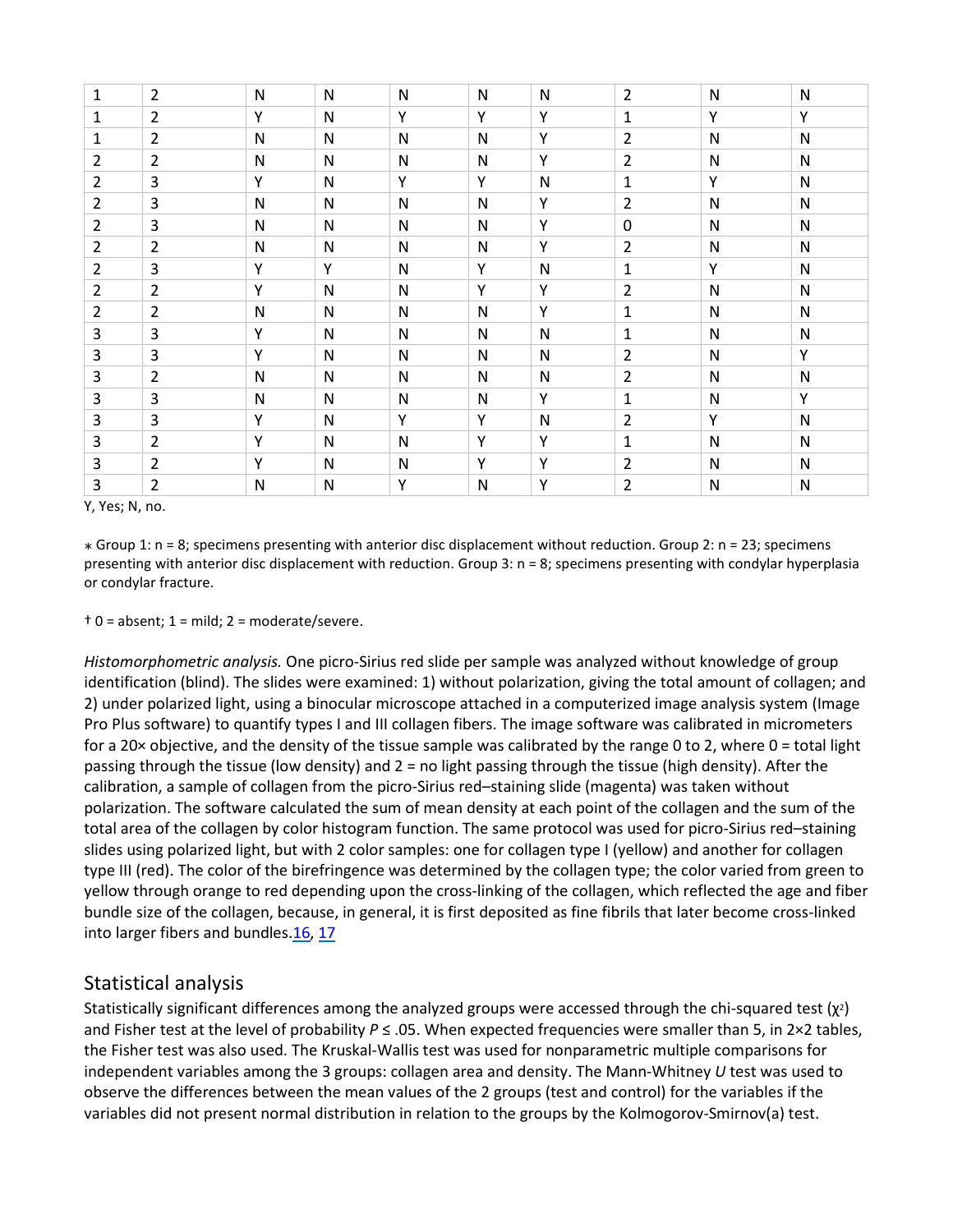## Results

There were no significant differences among the groups in relation to all of the parameters studied by HE. Regarding histometrical analysis, no differences among the groups were observed for picro-Sirius red staining, whether or not polarization was used. In addition, no differences were noted when groups 1 (ADDWR) and 2 (ADDWOR) were considered together versus the control group. Vascularization was associated with inflammatory infiltrate (*P* = .029). [Figure 1](https://www.sciencedirect.com/science/article/pii/S1079210407008244?via%3Dihub#fig1) shows common histologic aspects of a control disc and an affected posterior region articular disc, and [Fig. 2](https://www.sciencedirect.com/science/article/pii/S1079210407008244?via%3Dihub#fig2) presents aspects of control and diseased discs under polarization.



Fig. 1. Histologic aspects (HE) of articular discs from a control (A) and an affected (B) individual.



**Fig. 2.** Aspects of the articular disc of control (A) and diseased (B) patients (picro-Sirius Red under polarization).

## **Discussion**

Few histologic studies have been performed on the TMJ disc in disease.  $7, 8, 9$  $7, 8, 9$  $7, 8, 9$  However, the interpretation of these has been hindered by the lack of control specimen[s13,](https://www.sciencedirect.com/science/article/pii/S1079210407008244?via%3Dihub#bib13) [14,](https://www.sciencedirect.com/science/article/pii/S1079210407008244?via%3Dihub#bib14) [15](https://www.sciencedirect.com/science/article/pii/S1079210407008244?via%3Dihub#bib15) or availability of control specimens only from elderly persons[.7,](https://www.sciencedirect.com/science/article/pii/S1079210407008244?via%3Dihub#bib7) [8,](https://www.sciencedirect.com/science/article/pii/S1079210407008244?via%3Dihub#bib8) [9](https://www.sciencedirect.com/science/article/pii/S1079210407008244?via%3Dihub#bib9) In the present study, individuals without disc displacement of any kind or clinical signs of TMJ dysfunction were considered for the control group. Although not the ideal control group, those presenting trauma or condyle hyperplasia could also be considered, because the discs may lack degenerative alterations. In addition, the mean age was 27.4 years (range 17 to 43 years), thus avoiding findings in asymptomatic joints that may be attributed to aging rather than pain.<sup>9</sup>

Although the present study considered a limited number of individuals presenting condyle hyperplasia and condyle fracture as the control group, a lack of painful clinical signs together with low age could be an alternative control to cadaveric specimens. Cadaveric specimens, even if the sample is collected immediately after death, are generally from older and systemically impaired patients, masking specific degenerative aspects of disease, such as those caused by disc displacement.

With respect to gender, Paegle et al[.16](https://www.sciencedirect.com/science/article/pii/S1079210407008244?via%3Dihub#bib16) reported no significant differences between female and male joint specimens regarding morphologic structures. Thus, it appears to be unnecessary to match control specimens by gender. However, our results should be interpreted with caution, because all members of the test groups (100%) and only 5 (62.5%) of the control group were female.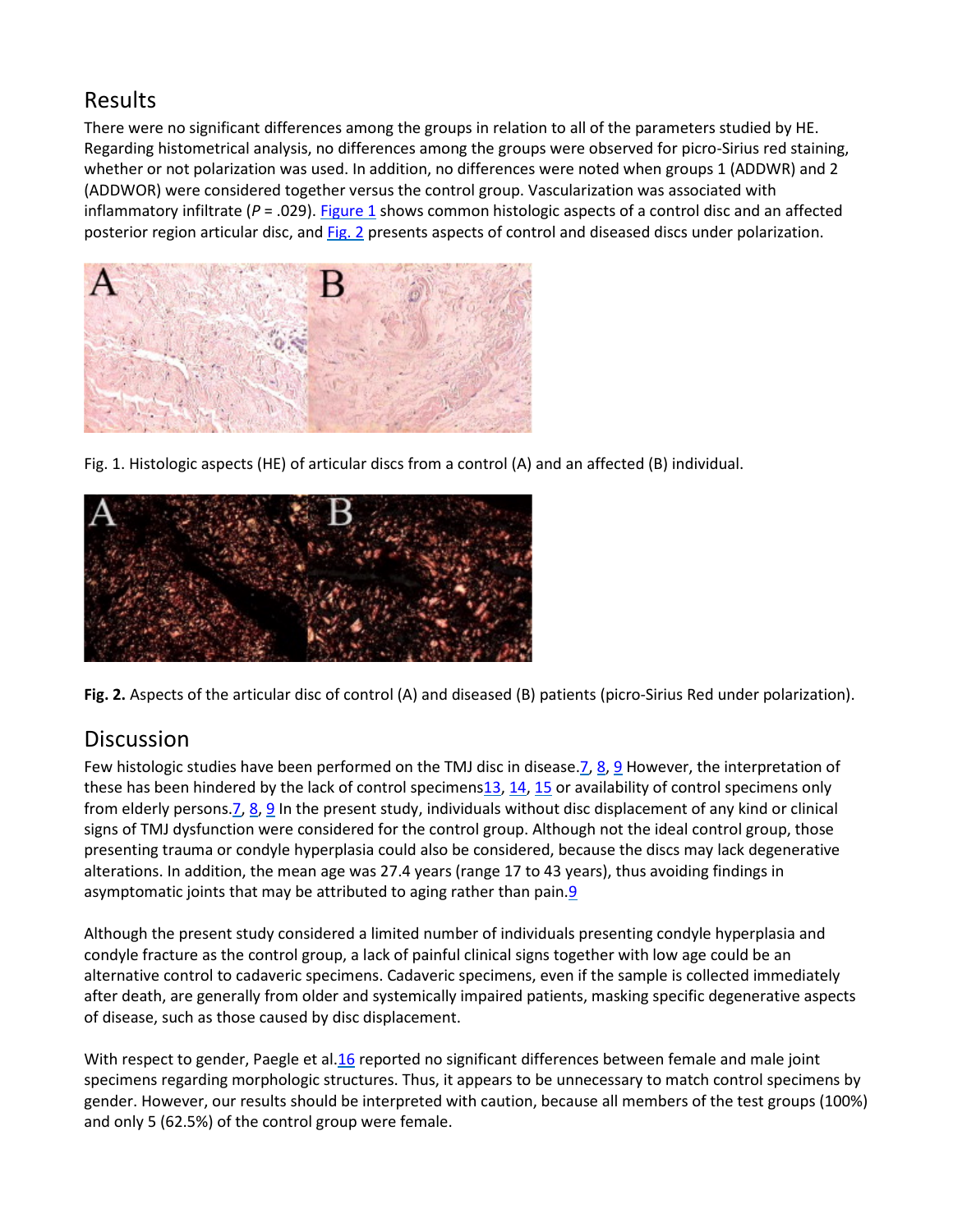A strong aspect of this study is that the disc itself was considered. Most studies have been conducted not in the disc but rather in adjacent tissues such as retrodiscal and posterior attachments[.14,](https://www.sciencedirect.com/science/article/pii/S1079210407008244?via%3Dihub#bib14) [15,](https://www.sciencedirect.com/science/article/pii/S1079210407008244?via%3Dihub#bib15) [16](https://www.sciencedirect.com/science/article/pii/S1079210407008244?via%3Dihub#bib16) This study compared histologic and histomorphometric features of painful and asymptomatic TMJ discs. No differences among the groups were observed concerning degree of vascularization, presence of blood vessels at the disc periphery, hyperemia, synovial hyperplasia, synovial vascularity, presence of condrocytes/fibrocondrocytes, hyalinization/fibrosis, inflammatory infiltrate, and presence of adipocytes. An inflammatory cellular infiltrate was seldom observed in our material, which is in accordance with several other earlier studies<sub>7</sub>, [8,](https://www.sciencedirect.com/science/article/pii/S1079210407008244?via%3Dihub#bib8) [12](https://www.sciencedirect.com/science/article/pii/S1079210407008244?via%3Dihub#bib12) and associated with degree of vascularization.

Perhaps the lack of histologic differences among the study groups was due to the fact that the disc is a continually remodeling anatomic structure in a progressive process of healing in response to trauma. Further studies should be carried out, particularly with a greater number of samples, to corroborate the present findings.

In conclusion, there were no significant histologic or histomorphometric differences in the articular disc between the groups with and without TMJ dysfunction.

#### References

- [1](https://www.sciencedirect.com/science/article/pii/S1079210407008244?via%3Dihub#bbib1) R.J.M. Gray, S.J. Davies, A.A. Quayle **Temporomandibular disorders: a clinical approach** British Dental Association, London (1995)
- [2](https://www.sciencedirect.com/science/article/pii/S1079210407008244?via%3Dihub#bbib2) W.B. Farrar, W.L. McCarty Jr **The TMJ dilemma** J Ala Dent Assoc, 63 (1979), pp. 19-26
- [3](https://www.sciencedirect.com/science/article/pii/S1079210407008244?via%3Dihub#bbib3) D. Paesani, P.L. Westesson, M. Hatala, R.H. Tallents, S.L. Brooks **Prevalence of temporomandibular joint internal derangement in patients with craniomandibular disorders** Am J Orthod Dentofacial Orthop, 101 (1992), p. 41
- [4](https://www.sciencedirect.com/science/article/pii/S1079210407008244?via%3Dihub#bbib4) M.M. Tasaki, P.L. Westesson **Temporomandibular joint: diagnostic accuracy with sagittal and coronal MR imaging** Radiology, 186 (1993), p. 723
- [5](https://www.sciencedirect.com/science/article/pii/S1079210407008244?via%3Dihub#bbib5) S.L. Brooks, P.L. Westesson **Temporomandibular joint: value of coronal MR images** Radiology, 188 (1993), p. 317
- [6](https://www.sciencedirect.com/science/article/pii/S1079210407008244?via%3Dihub#bbib6) L.G.M. De Bont, G. Boering, R.S.B. Liem, F. Eulderink, P.L. Westesson **Osteoarthritis and internal derangement of the temporomandibular joint: a light microscopic study** J Oral Maxillofac Surg, 44 (1987), pp. 634-643
- [7](https://www.sciencedirect.com/science/article/pii/S1079210407008244?via%3Dihub#bbib7) G. Isacsson, A. Isberg, A.S. Johansson, D. Larson **Internal derangement of the temporomandibular joint: radiographic and histologic changes associated with severe pain** J Oral Maxillofac Surg, 44 (1986), p. 771
- [8](https://www.sciencedirect.com/science/article/pii/S1079210407008244?via%3Dihub#bbib8) K. Kurita, P.L. Westesson, N.H. Sternby, *et al.* **Histologic features of the temporomandibular joint disk and posterior disk attachment: comparison of symptom-free persons with normallypositioned disks and patients with internal derangement** Oral Surg Oral Med Oral Pathol Oral Radiol Endod, 67 (1989), p. 635
- [9](https://www.sciencedirect.com/science/article/pii/S1079210407008244?via%3Dihub#bbib9) F.J. Pereira, H. Lundh, L. Eriksson, P. Westesson **Microscopic changes in the retrodiscal tissues of painful temporomandibular joints** J Oral Maxillofac Surg, 54 (1996), p. 461
- [10](https://www.sciencedirect.com/science/article/pii/S1079210407008244?via%3Dihub#bbib10) G.W. Gynther, A.B. Holmlund, F.P. Reinholt **Synovitis in internal derangement of the temporomandibular joint: correlation between arthroscopic and histologic findings** J Oral Maxillofac Surg, 52 (1994), p. 913
- [11](https://www.sciencedirect.com/science/article/pii/S1079210407008244?via%3Dihub#bbib11) G.W. Gynther, A.B. Holmlund, F.P. Reinholt, S. Lindblad**Temporomandibular joint involvement in generalized osteoarthritis and rheumatoid arthritis: a clinical, arthroscopic, histologic, and immunohistochemical study** Int J Oral Maxillofac Surg, 26 (1997), p. 10
- [12](https://www.sciencedirect.com/science/article/pii/S1079210407008244?via%3Dihub#bbib12) A.B. Holmlund, G.W. Gynther, F.P. Reinholt **Disk derangement and inflammatory changes in the posterior disk attachment of thetemporomandibular joint: a histologic study** Oral Surg Oral Med Oral Pathol Oral Radiol Endod, 73 (1992), p. 9
- [13](https://www.sciencedirect.com/science/article/pii/S1079210407008244?via%3Dihub#bbib13) P. Mehra, L.M. Wolford **The Mitek mini anchor for TMJ disc repositioning: surgical technique and results** Int J Oral Maxillofac Surg, 30 (2001), pp. 497-503
- [14](https://www.sciencedirect.com/science/article/pii/S1079210407008244?via%3Dihub#bbib14) R.G. Merrill, W.Y. Yih, M.J. Langan **A histologic evaluation of the accuracy of TMJ diagnostic arthroscopy** Oral Surg Oral Med Oral Pathol Oral Radiol Endod, 70 (1990), p. 393